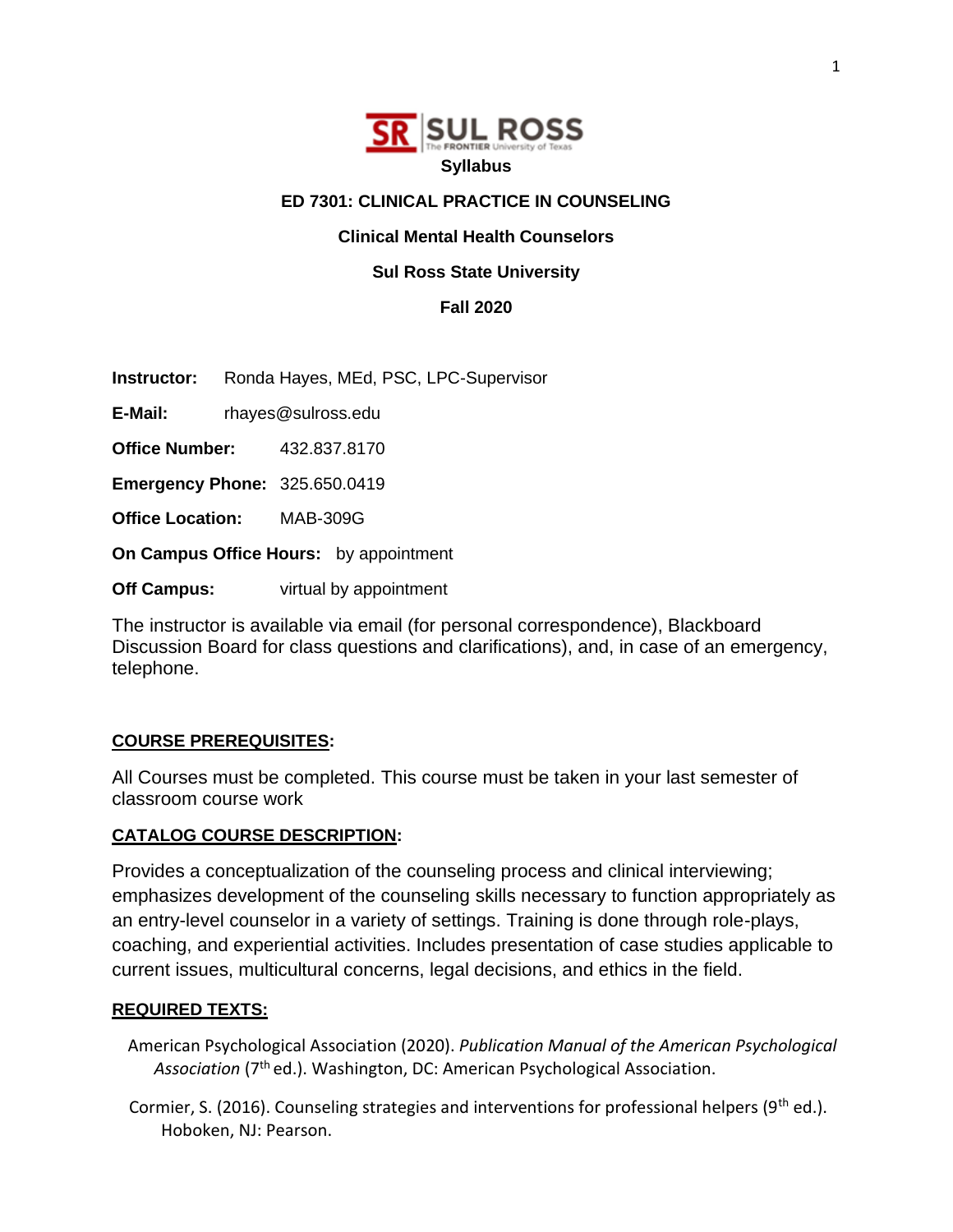Young, M. E. (2021). Learning the art of helping: Building blocks and techniques (7<sup>th</sup> ed.). Hoboken, NJ: Pearson.

| <b>Standards for Clinical Mental Health Counseling (CMHC) track</b>                                                                                                                                          | Activity                                                                                                      | SLO's          |
|--------------------------------------------------------------------------------------------------------------------------------------------------------------------------------------------------------------|---------------------------------------------------------------------------------------------------------------|----------------|
| SECTION 5: ENTRY-LEVELSPECIALTYAREAS-<br>CLINICALMENTALHEALTHCOUNSELING                                                                                                                                      |                                                                                                               |                |
| History and development of clinical mental health counseling<br>(V.1.a)                                                                                                                                      | Assigned textbook<br>reading; Chapter 2<br>Test, Chapter 3<br>Test, Chapter 11<br>test                        | 1              |
| Theories and models related to clinical mental health<br>counseling (V.1.b)                                                                                                                                  | Assigned textbook<br>reading; Chapter<br>2, 3, 11, 12, 13,<br>14, 15 Test                                     | $\mathbf{1}$   |
| Principles, models, and documentation formats of<br>biopsychosocial case conceptualization and treatment<br>planning (V.1.c)                                                                                 | Assigned textbook<br>reading; Chapter<br>1, 2, 9, 10, 11 tests<br>and case<br>conceptualization<br>assignment | 1,2            |
| Neurobiological and medical foundation and etiology of<br>addiction and co-occurring disorders (V.1.d)                                                                                                       | Assigned textbook<br>reading: Chapter<br>13 test                                                              | $\overline{2}$ |
| Psychological tests and assessments specific to clinical<br>mental health counseling (V.1.e)                                                                                                                 | Case<br>Conceptualization<br>assignment                                                                       | $\overline{c}$ |
| Roles and settings of clinical mental health counselors<br>(V.11.a)                                                                                                                                          | Assigned<br>textbook<br>reading: chapter<br>$1-13$ tests                                                      | 1,2,3          |
| Etiology, nomenclature, treatment, referral, and prevention of<br>mental and emotional disorders (V.11.b)                                                                                                    | Assigned textbook<br>readings; chapter<br>13 test; Case<br>Conceptualization<br>assignment                    | 2,3            |
| Mental health service delivery modalities within the<br>continuum of care, such as inpatient, outpatient, partial<br>treatment and aftercare, and the mental health counseling<br>services networks (V.11.c) | Assigned textbook<br>readings; chapter<br>13 test; Case<br>Conceptualization<br>assignment                    | 2,3            |
| Diagnostic process, including differential diagnosis and the<br>use of current diagnostic classification systems, including the<br>Diagnostic and Statistical Manual of Mental Disorders (DSM)               | Assigned textbook<br>readings; chapter<br>13 test; Case                                                       | 2,3            |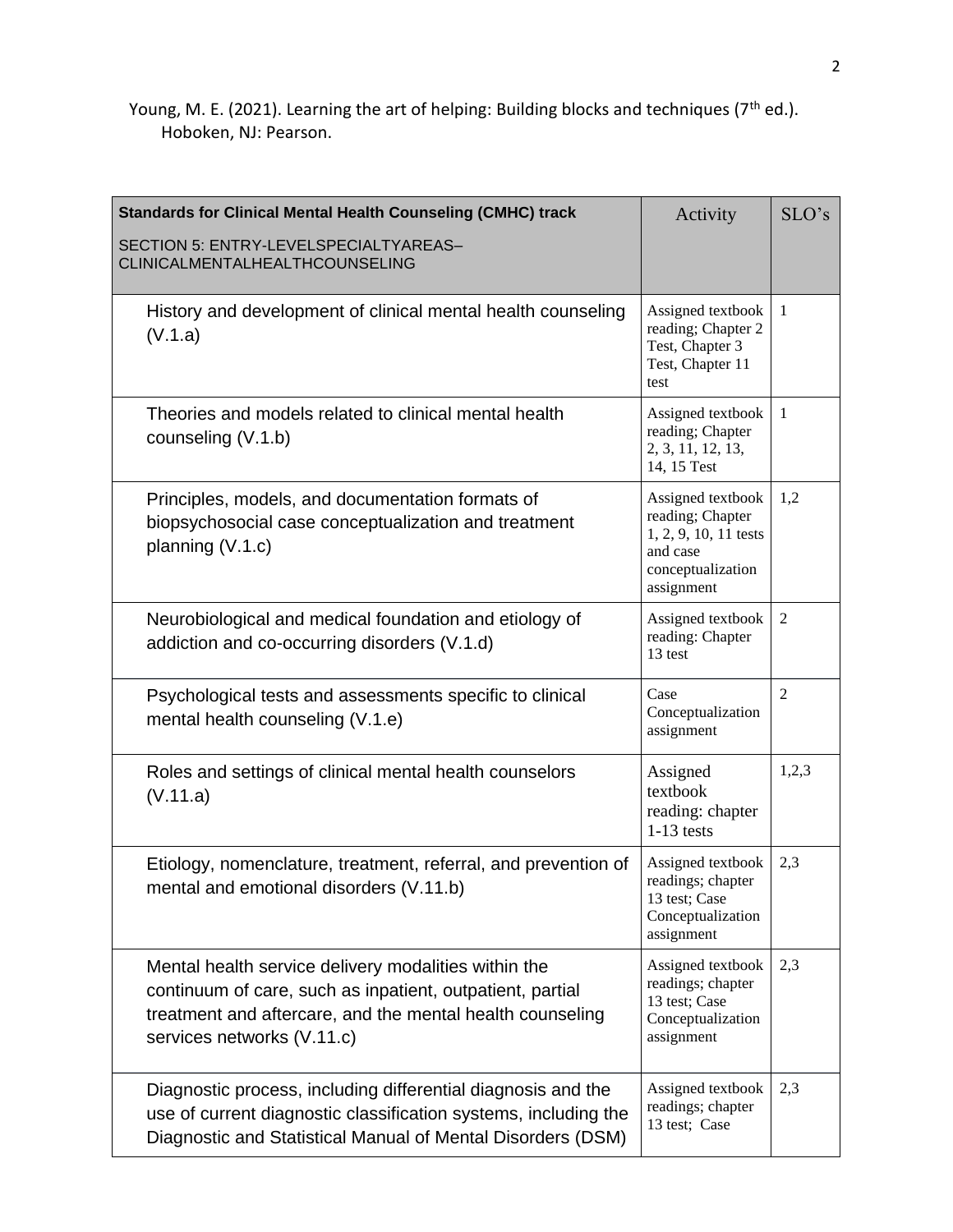| and the International Classification of Diseases (ICD)<br>(V.11.d)                                                                                                            | Conceptualization<br>assignment                                                                                                     |                |
|-------------------------------------------------------------------------------------------------------------------------------------------------------------------------------|-------------------------------------------------------------------------------------------------------------------------------------|----------------|
| Potential for substance use disorders to mimic and/or co-<br>occur with a variety of neurological, medical, and<br>psychological disorders (V.11.e)                           | Assigned textbook<br>readings; chapter<br>13 test; Case<br>Conceptualization<br>assignment                                          | 2,3            |
| Impact of crisis and trauma on individuals with mental health<br>diagnoses $(V.11.f)$                                                                                         | Assigned<br>textbook<br>reading; Chapter<br>2, 12, 13 Tests;<br>Videos &<br>Class discussion;<br>Case<br>presentation<br>assignment | 2,3            |
| Impact of biological and neurological mechanisms on mental<br>health $(V.11.g)$                                                                                               | Class discussion;<br>Assigned textbook<br>readings; chapter<br>13 test; Case<br>Conceptualization<br>assignment                     | 2,3            |
| Classifications, indications, and contraindications of<br>commonly prescribed psychopharmacological medications<br>for appropriate medical referral and consultation (V.11.h) | Class discussion;<br>Assigned textbook<br>readings; chapter<br>13 test; Case<br>Conceptualization<br>assignment                     | $\overline{2}$ |
| Legislation and government policy relevant to clinical mental<br>health counseling (V.11.i)                                                                                   | Assigned<br>Reading:<br>Chapter 1, 15,<br>and 16 tests                                                                              | 3              |
| Cultural factors relevant to clinical mental health counseling<br>(V.11. j)                                                                                                   | Assigned textbook<br>reading; Chapter 2<br>Test                                                                                     | 1,2,3          |
| Professional organizations, preparation standards, and<br>credentials relevant to the practice of clinical mental health<br>counseling (V.11.k)                               | Class discussion;<br>Assigned textbook<br>readings; Chapter<br>1 and 3 test.                                                        | 3              |
| Legal and ethical considerations specific to clinical mental<br>health counseling (V.11.I)                                                                                    | Assigned textbook<br>reading; Chapter 1<br>test; Class<br>discussion; Case<br>presentation<br>assignment                            | 3              |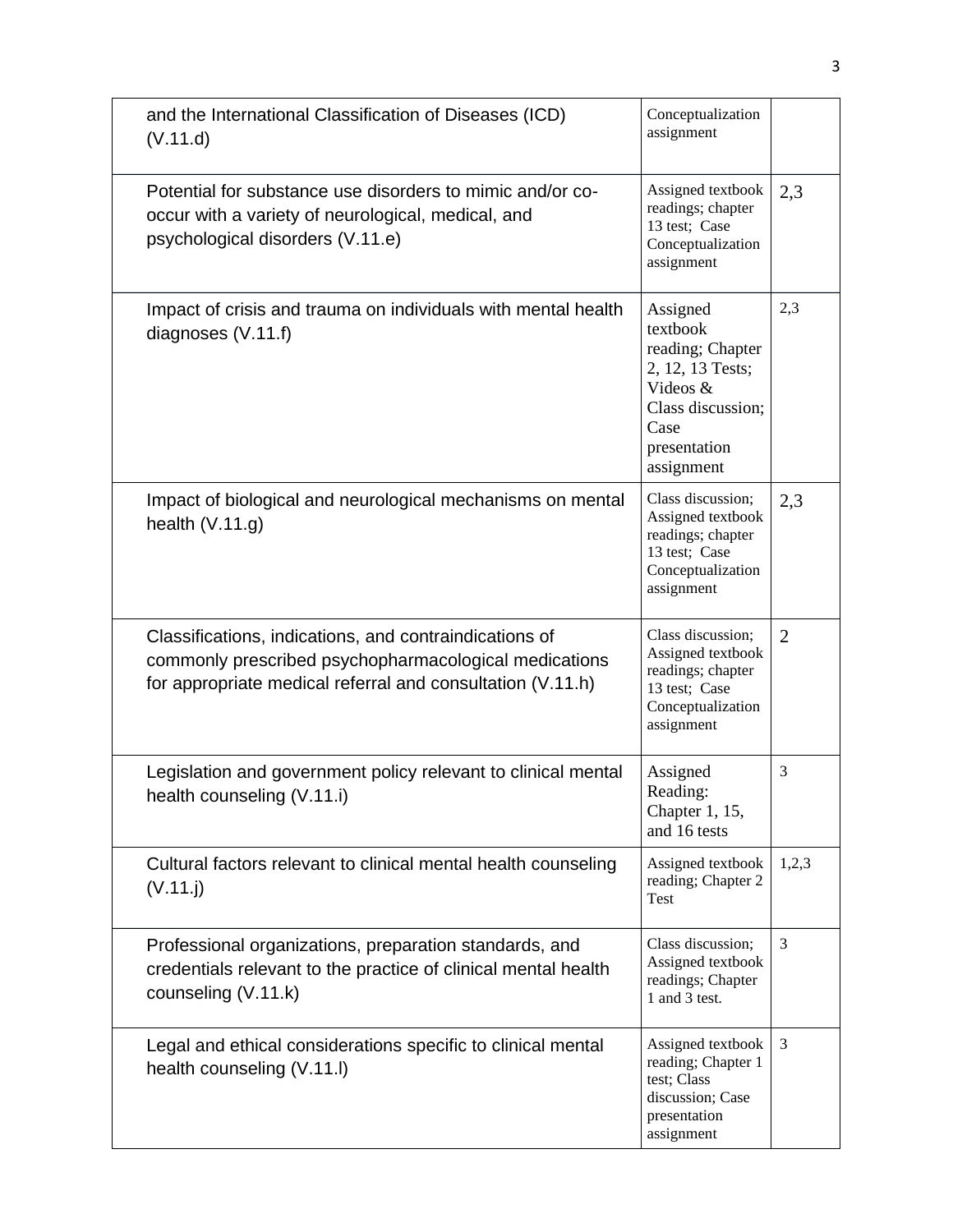| Record keeping, third party reimbursement, and other<br>practice and management issues in clinical mental health<br>counseling (V.11.m)                                                 | Class discussion;<br>Assigned textbook<br>reading chapter 4<br>and exam                                      | 2,3 |
|-----------------------------------------------------------------------------------------------------------------------------------------------------------------------------------------|--------------------------------------------------------------------------------------------------------------|-----|
| Intake interview, mental status evaluation, biopsychosocial<br>history, mental health history, and psychological assessment<br>for treatment planning and caseload management (V.111.a) | Case<br>Conceptualization<br>assignment                                                                      | 2   |
| Techniques and interventions for prevention and treatment of<br>a broad range of mental health issues (V.111.b)                                                                         | Assigned textbook<br>reading; Chapter<br><b>Tests and Final</b><br>Exam; Case<br>presentation<br>assignment. | 2   |
| Strategies for interfacing with the legal system regarding<br>court-referred clients (V.111.c)                                                                                          | Assigned textbook<br>reading; Chapter<br><b>Tests and Final</b><br>Exam; Case<br>presentation<br>assignment. | 3   |
| Strategies for interfacing with integrated behavioral health<br>care professionals (V.111.d)                                                                                            | Class discussion;<br>Case presentation<br>assignment.                                                        | 2,3 |
| Strategies to advocate for persons with mental health issues<br>(V.111.e)                                                                                                               | Class discussion;<br>Case presentation<br>assignment.                                                        | 2.3 |

# **COURSE OBJECTIVES:**

The student will:

- 1. Review current literature and practice on the nature of the helping relationship.
- 2. Demonstrate a practical understanding of basic responding skills through counseling role play activities.
- 3. Actively participate in class activities, which includes assuming the role of counselor or client, as requested.
- 4. Observe peers and offer critique on the appropriateness of their counseling behaviors.
- 5. Compare and contrast counseling techniques appropriate for various client populations, including multicultural populations.
- 6. Demonstrate an ability to apply current legal and ethical thinking to the practice of counseling.
- 7. Examine how stress can lead to therapist impairment, and develop a personal strategy for maintaining health and wellness.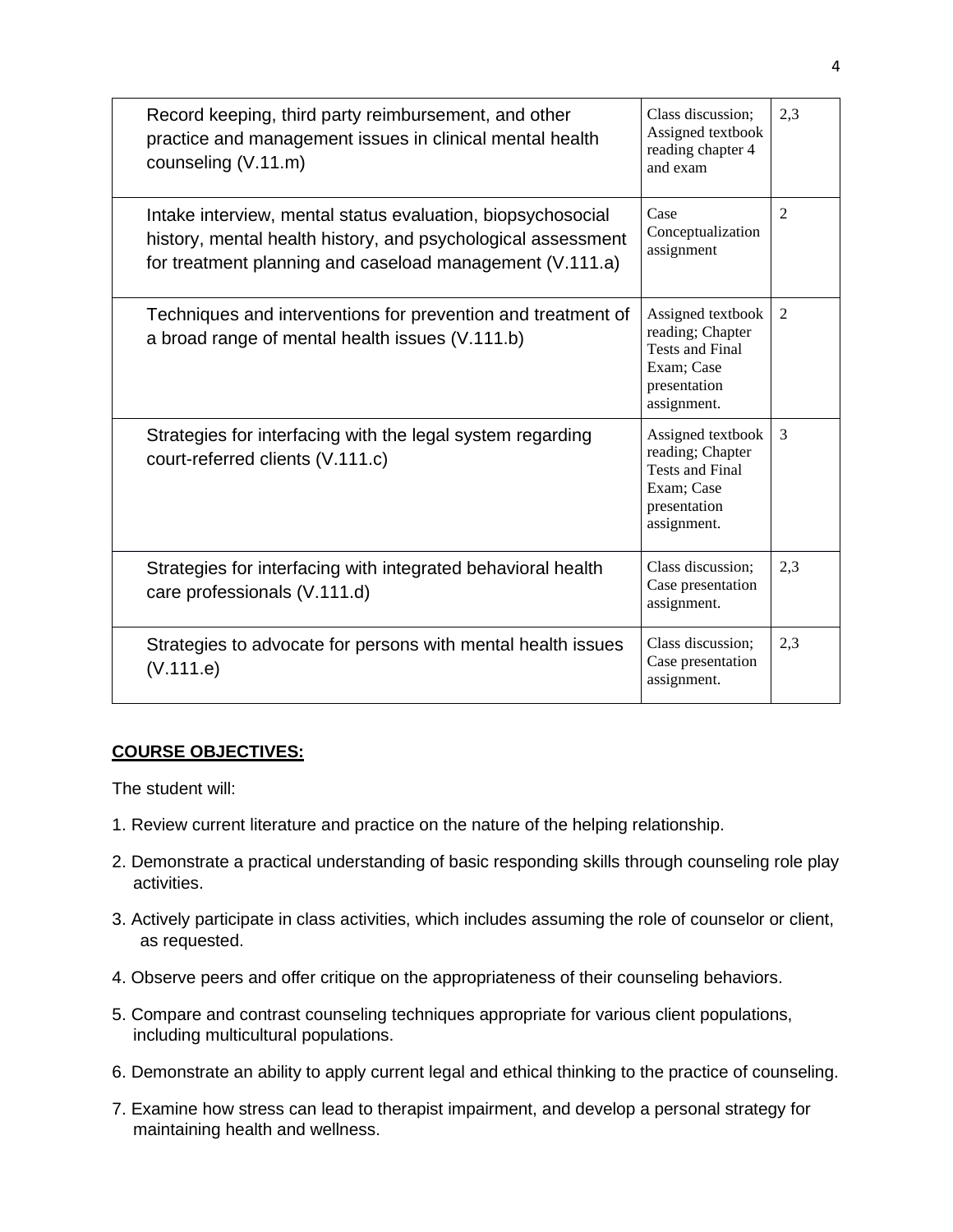## **STUDENT LEARNING OUTCOMES:**

The student will be able to:

- 1. Demonstrate their ability to apply within guidance and counseling, their knowledge of human development, diversity, and factors that affect client's ability to achieve their potential
- 2. Demonstrate their ability to plan, implement, and evaluate a developmental counseling program, this program will incorporate assessment, as well as individual and group counseling services utilizing appropriate theoretical frameworks, techniques, and interventions to address personal, interpersonal/social, and educational needs.
- 3. Demonstrate the ability to communicate and collaborate effectively with others in diverse settings, including the community in order to facilitate client success, and will demonstrate the ability to apply ethical, legal, and professional standards.

# **COUNSELOR EDUCATION MARKETABLE SKILLS:**

- 1. Graduates will demonstrate oral and written communication skills to apply in careers related to mental and behavioral health including school counseling.
- 2. Graduates will demonstrate knowledge of ethics, social justice issues, and multicultural concerns to apply in careers related to mental and behavioral health including school counseling.
- 3. Graduates will demonstrate knowledge of human growth development throughout the lifespan to apply in careers related to mental and behavioral health including school counseling.

# **DISTANT LEARNING STATEMENT**

Students enrolled in distance education courses have equal access to the university's academic support services, such as Smarthinking, library resources, such as online databases, and instructional technology support. For more information about accessing these resources, visit the SRSU website. Students should correspond using Sul Ross email accounts and submit online assignments through Blackboard, which requires secure login information to verify students' identities and to protect students' informationThe procedures for filing a student complaint are included in the student handbook. Students enrolled in distance education courses at Sul Ross are expected to adhere to all policies pertaining to academic honesty and appropriate student conduct, as described in the student handbook. Students in web-based courses must maintain appropriate equipment and software, according to the needs and requirements of the course, as outlined on the SRSU website.

## **SMARTTHINKING:**

With Blackboard, you will note two tabs on the left, a Smarthinking Handbook tab and a Smarthinking tab. Sul Ross State University is providing this writing tutorial program, free of charge, to currently enrolled students. Smarthinking is a proven, excellent writing tutorial program and user friendly. When you are ready to submit your draft paper to Smarthinking, you may do so through the Smarthinking tab.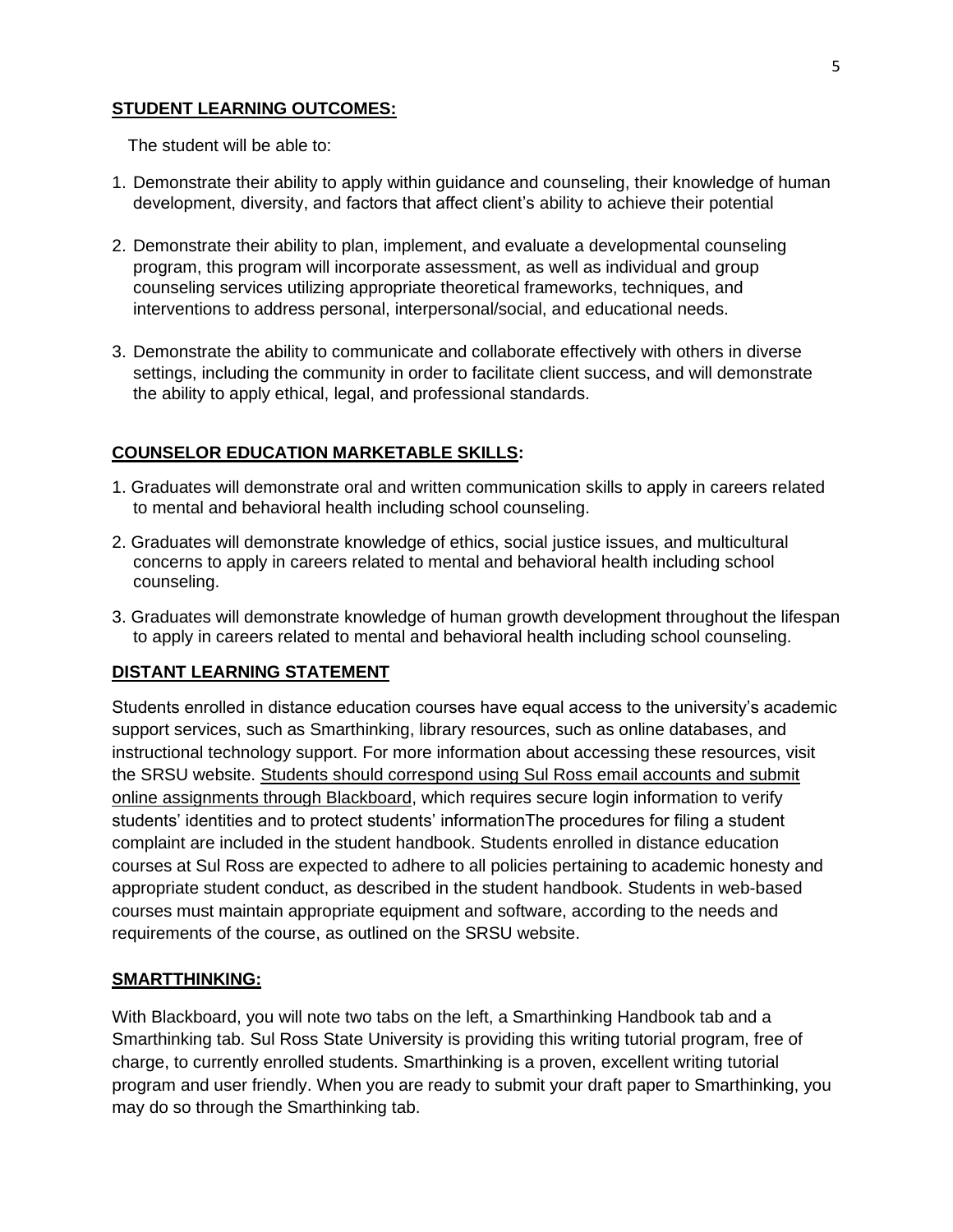This service does not detect plagiarism; you will still need to use SafeAssign for similarity detection. The Smarthinking Writing Center is designed to assist secondary, post-secondary, and graduate students become stronger writers. Students receive a detailed, personalized critique of any written assignment, such as an essay, paragraph, report, or creative work. When applicable, students can select specialists such as ESL, Technical Writing, or Creative Writing experts. Students can submit writing 24 hours a day, seven days a week.

The Smarthinking Writing Center is designed to assist secondary, post-secondary, and graduate students become stronger writers. Students receive a detailed, personalized critique of any written assignment, such as an essay, paragraph, report, or creative work. When applicable, students can select specialists such as ESL, Technical Writing, or Creative Writing experts. Students can submit writing 24 hours a day, seven days a week. The Critique Process Each critique includes the writing tutor's comments inserted within the student assignment and a Response Form detailing additional feedback. Smarthinking writing tutors address students' writing issues, targeting higher-order issues (such as content and thesis development) as well as lower-order concerns (such as grammar and mechanics). They do not edit or correct student work. By expanding students' understanding of good writing techniques, our tutors help students become better writers. Writing review services include the following options:

## **ACADEMIC INTEGRITY:**

Students in this class are required to demonstrate scholarly behavior and academic honesty in the use of intellectual property. A scholar is expected to be timely, prepared, and focused. Meaningful, respectful, and pertinent online participation is also expected.

Examples of academic dishonesty include but are not limited to: submitting work as original that was used in whole or part for another course and/or professor; turning in another person's work as one's own; copying from professional works or internet sites without citation.

## **SAFE ASSIGN:**

The Safe Assignment Tool is an advanced plagiarism prevention system deeply integrated with the Blackboard Learning Management System. SafeAssignment compares student papers submitted to Blackboard against an enormous wide range of sources and provides instructors with detailed Originality Reports. Because of SafeAssignment's flexibility, this product is an effective plagiarism prevention system that helps instructors to raise student awareness about plagiarism and to educate students about the ways to avoid plagiarism. You can check your similarity report and make corrections if needed. With your similarity report, you will note highlighted areas that have similarity noted between your paper and another source. You will click on the tab within the colored square to see the percentage of the similarity. Percentages above 20% must be corrected. It does not matter if the source that is being noted for similarity is not the same source that you used. The system is telling you what you have written is too similar to another source and you need to make corrections. You may need to change up some of the wording or order of information to make it your information. More than three or four words in a row that are identical to the originating author can be detected. You can submit your paper as many times as you would like. This system is designed to assist students with increasing awareness of plagiarism. Typically, plagiarism is an accidental occurrence and occurs when students do not realize their writing is overly similar to another source.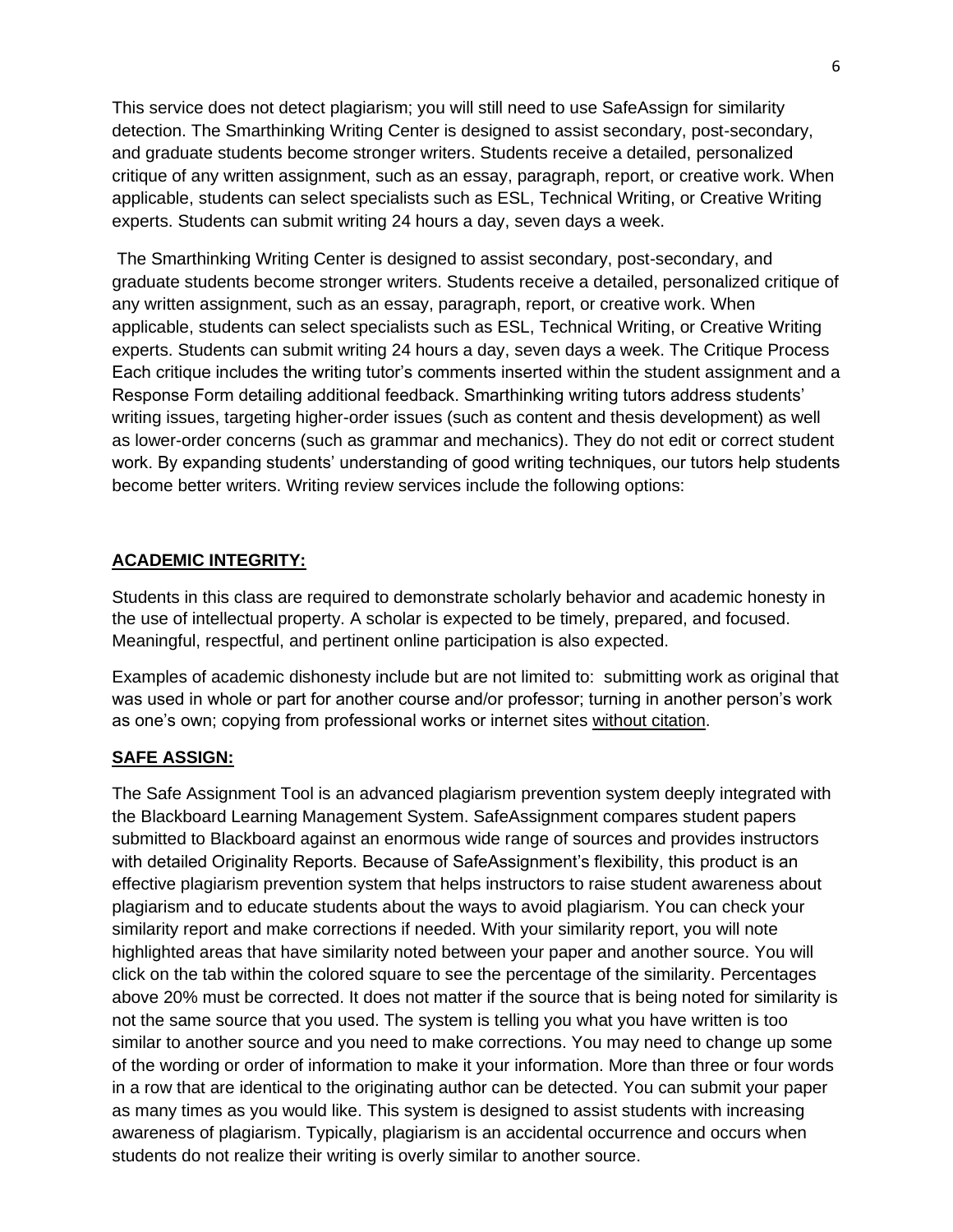## **ADA (Americans with Disabilities Act)**

### **SRSU DISABILITY SERVICES:**

Sul Ross State University (SRSU) is committed to equal access in compliance with Americans with Disabilities Act of 1973. It is SRSU policy to provide reasonable accommodations to students with documented disabilities. It is the Student's responsibility to initiate a request. Please contact me, Ms. Rebecca Greathouse Wren, M.Ed., LPC-S, Director/Counselor, Accessibility Services Coordinator, Ferguson Hall (Suite 112) at 432.837.8203; mailing address is P.O. Box C-122, Sul Ross State University, Alpine, Texas 79832. Students should then contact the instructor as soon as possible to initiate the recommended accommodations.

### **ATTENDANCE POLICY:**

You are responsible for reviewing the university policies on Absences and Class Attendance in the SRSU Student Handbook. Because this is such an abbreviated weekend format course, attendance at and prompt arrival for ALL class sessions is required to pass this course. If unable to attend a class session, please contact the instructor and know that you will be dropped from the course. Missing a single day of the two-day-weekend format classes will cause you to be dropped from the course. SRSU

### **PARTICIPATION POLICY:**

Since ED 7301 is an online course, participation will be evaluated in Blackboard online discussions. It is the student's responsibility to check the Discussion Board and Sul Ross email *DAILY* for the duration of the course. In order for you to remain enrolled in ED 7301, you must reply to the Blackboard Discussion Board "Online Participation Policy" forum by the deadline posted on the Due Dates listing contained in this syllabus. It is policy at Sul Ross State University that if a student is enrolled in an online course and fails to stay active for a period of 3 weeks, fails to submit assignments, and/or does not reply to emails from the instructor, he/she will receive a final grade of "F." You may access the "Online Participation Policy" forum by entering Blackboard, then selecting Discussion Board. Please follow the directions regarding your required response.

### **COURSE REQUIREMENTS:**

**Technology Requirements:** Since the Counselor Education Program is a predominately web delivered program, students are required to have their own computers and internet that can handle the required technology, including audio, a camera, Chrome, Blackboard, Zoom, youtube, and other applications. Not having the technology at your disposal at any time is not an excuse for failure to submit an assignment, join in a Zoom or Blackboard session, or take an exam.

### *Students will:*

- *Attend all virtual classes and participate in discussions and activities.*
- *Complete reading assignments and study the material prior to class meetings.*
- *Complete out-of-class assignments and deliver in-class presentation.*
- *Take exams.*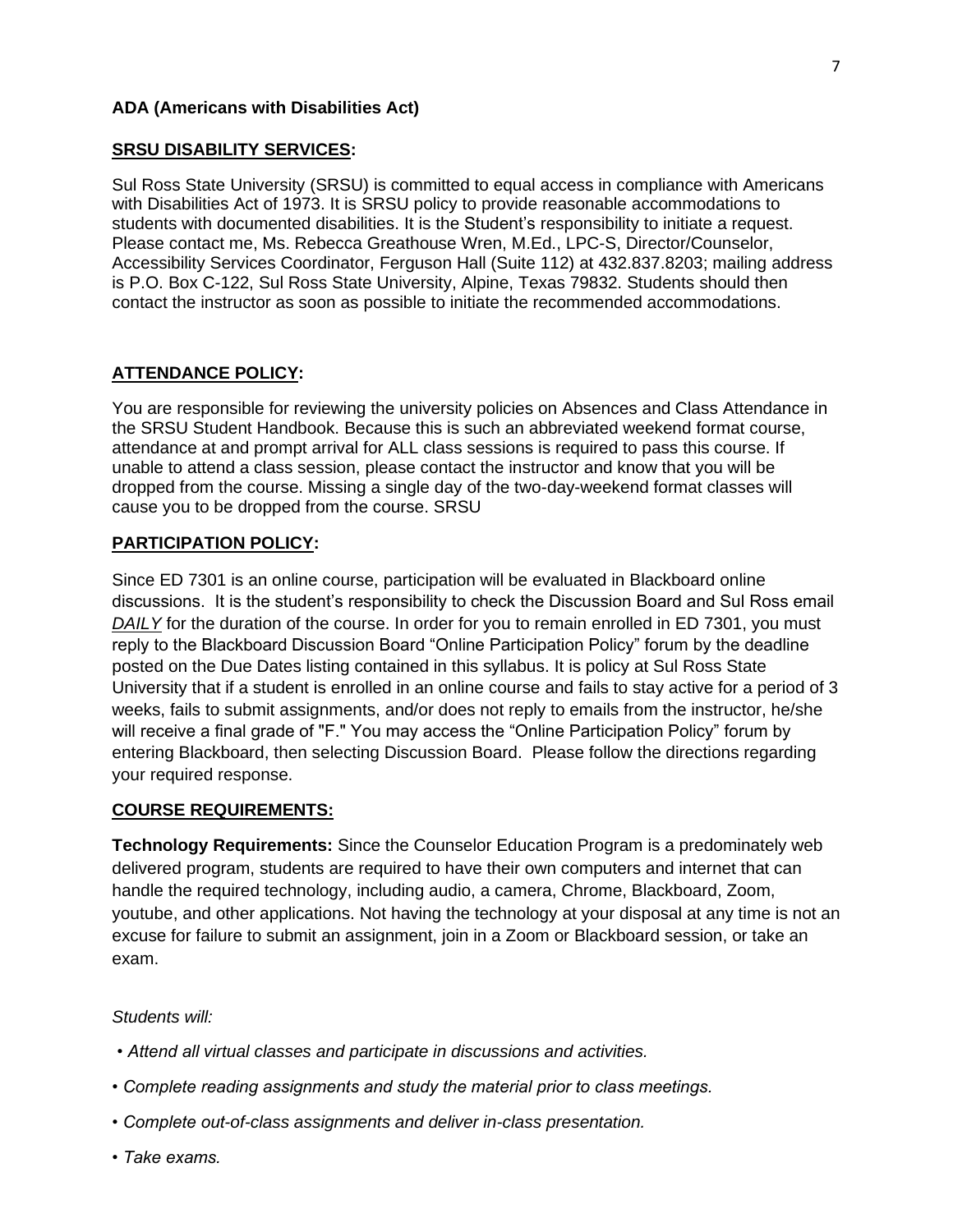- *Practice professional conduct and ethics.*
- *Practice respectful learning exchanges*

## **EVALUATION/GRADING POLICY:**

Your grade for this course will be determined by evidence of the quality of your learning as demonstrated by your performance on the following:

| <b>Personal Wellness Plan</b> |                                          |   | 25% |           |
|-------------------------------|------------------------------------------|---|-----|-----------|
|                               | <b>Case Conceptualization Paper</b>      |   | 20% |           |
|                               | Oral Case Conceptualization Presentation |   | 15% |           |
| Exams                         |                                          |   | 35% |           |
| Participation                 |                                          |   | 5%  |           |
| Course Grade:                 | A                                        | в | C   | F         |
|                               | 91% - 100% 81% - 90% 71% - 80%           |   |     | Below 71% |

**NOTE:** Graduate students must maintain a 3.0 GPA to remain in good standing.

Late work will not be accepted

If you make a C, you will retake the course.

*Each student will be expected to stay in regular communication with their professor and will be required to respond to emails sent to your Sul Ross email and/or telephone calls initiated by the professor within two days. If a timely response is not received, 50 points will be deducted from your overall grade. (No Excuses)*

ASSIGNMENT DESCRIPTIONS NOTE: Late work is not accepted.

### **General Format for Written Work.**

Papers must be typed using APA format. Which includes, 1 inch margins, 12-point Ariel type, and double line spacing. Begin numbering with the title page, edit for spelling, grammar, clarity, and logic of idea development.

Two writing programs, Smarthinking and SafeAssign, are used to assist with quality of writing.

**NOTE:** Your writing reflects your professionalism. A paper with multiple errors will receive a reduction in grade. Along with your 7th Edition APA manual, http://www.apastyle.org is a good reference web site for APA guidelines. Typically, each paragraph will have at least one cited source. Even if you have re-written the information in your own words, you must cite the source. If you use a quote the page number from where it came from in the source is required.

### • **Standard Essay Review**

Smarthinking's standard essay critique prioritizes higher-order concerns, including main idea/thesis, content development, organization, and introduction/conclusion. This critique includes a tutor's embedded comments and a response form with commentary on essay strengths, areas in need of improvement, and a summary of next steps.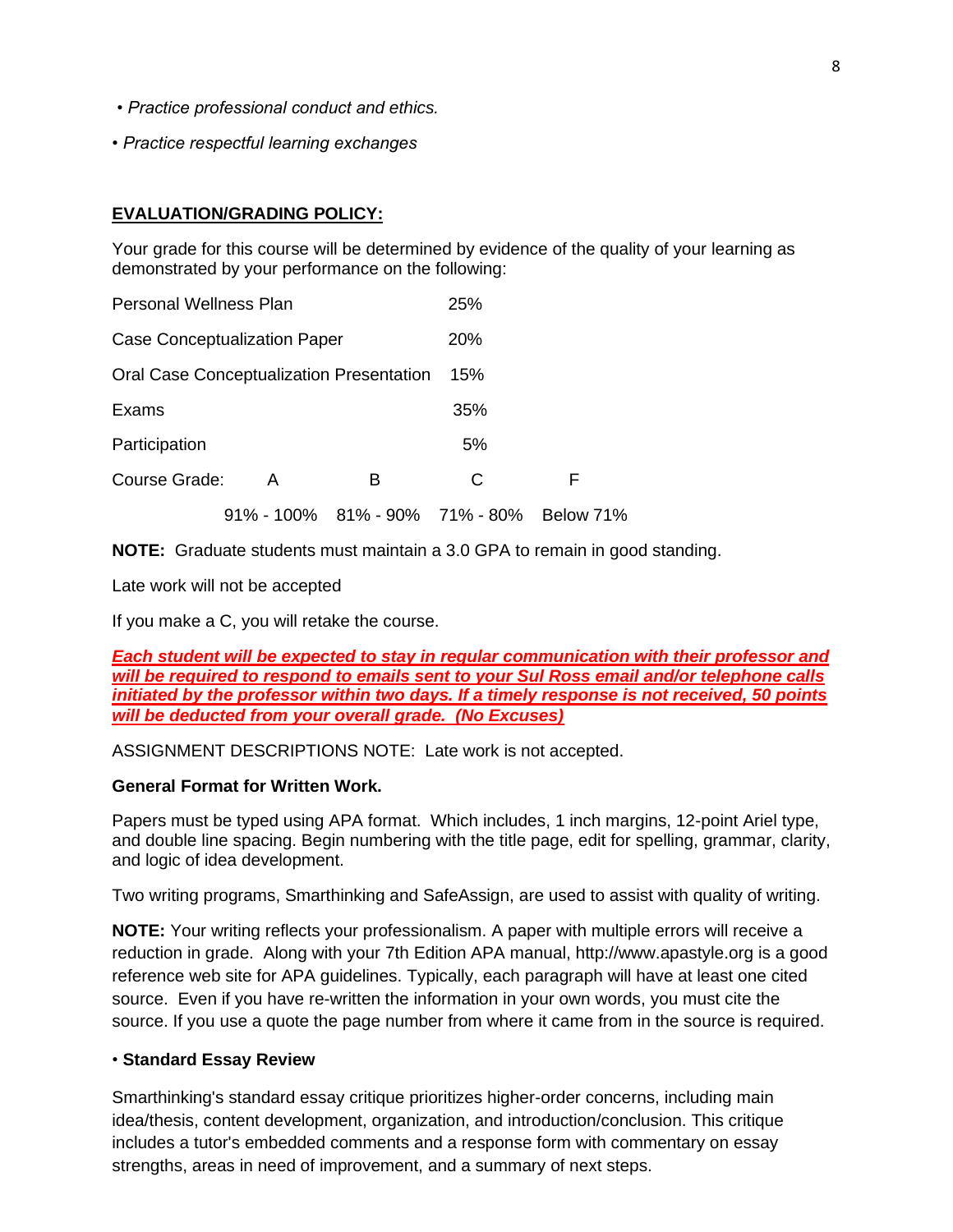### • **Long Essay Review**

The long essay review provides the same individualized feedback as the standard essay review, but applied to written pieces of greater length.

### • **Paragraph Review**

The paragraph review provides the same individualized feedback as the standard essay review, but applied to a writing piece of 300 words or less.

### **• Grammar & Documentation Review**

The Lower-Order Concerns-only essay critique addresses exclusively lower-order issues of grammar and mechanics, sentence structure, word choice, and documentation. This review offers the same personalized, essay-specific feedback as Smarthinking's standard Essay critique in that tutors assist students with recurring errors, model corrections, and offer concrete writing and revision advice without editing or proofing the students' work. Whereas Smarthinking's standard essay review prioritizes higher-order concerns (main idea/thesis, content development, organization, and introduction/conclusion), the grammar and documentation critique addresses exclusively lower-order issues of grammar & mechanics, sentence structure, word choice, and documentation.

### • **Resume & Cover Letter**

Review Smarthinking critiques résumés and cover letters, which gives job applicants and students detailed feedback that can be essential as they seek employment. Key areas of focus include purpose/focus, content development, organization, grammar & mechanics, sentence structure, and word choice.

### **Personal Wellness Plan.**

This assignment is intended to help you become more aware of and comfortable with practicing self-care. Counseling requires focusing on the needs of clients. Counselors must recognize that if they do not care for themselves, they eventually will no longer be able to provide care for their clients. Self-care is both a practical necessity and a professional ethical mandate. Develop your own personal wellness action plan: -Consider your main spheres of activity—academics, family, finances, work, etc. -Identify specific stresses in your life. -Create an integrated plan that addresses your specific stresses. -Explain how each of your chosen coping strategies will help. (Specific instructions are provided in Blackboard)

### **Case Presentation.**

This assignment requires you to demonstrate your ability to organize your clinical thinking about a case and provides an opportunity for you to show your counseling-related skills. The instructor will assign a fictitious individual, in a school, counseling center, or other professional counseling setting. You will "flesh out" the details of your case and prepare both an oral and a written case presentation. (Specific instructions are provided in Blackboard)

The oral presentation must include information from: -assessment and/or testing,

-your diagnostic formulation,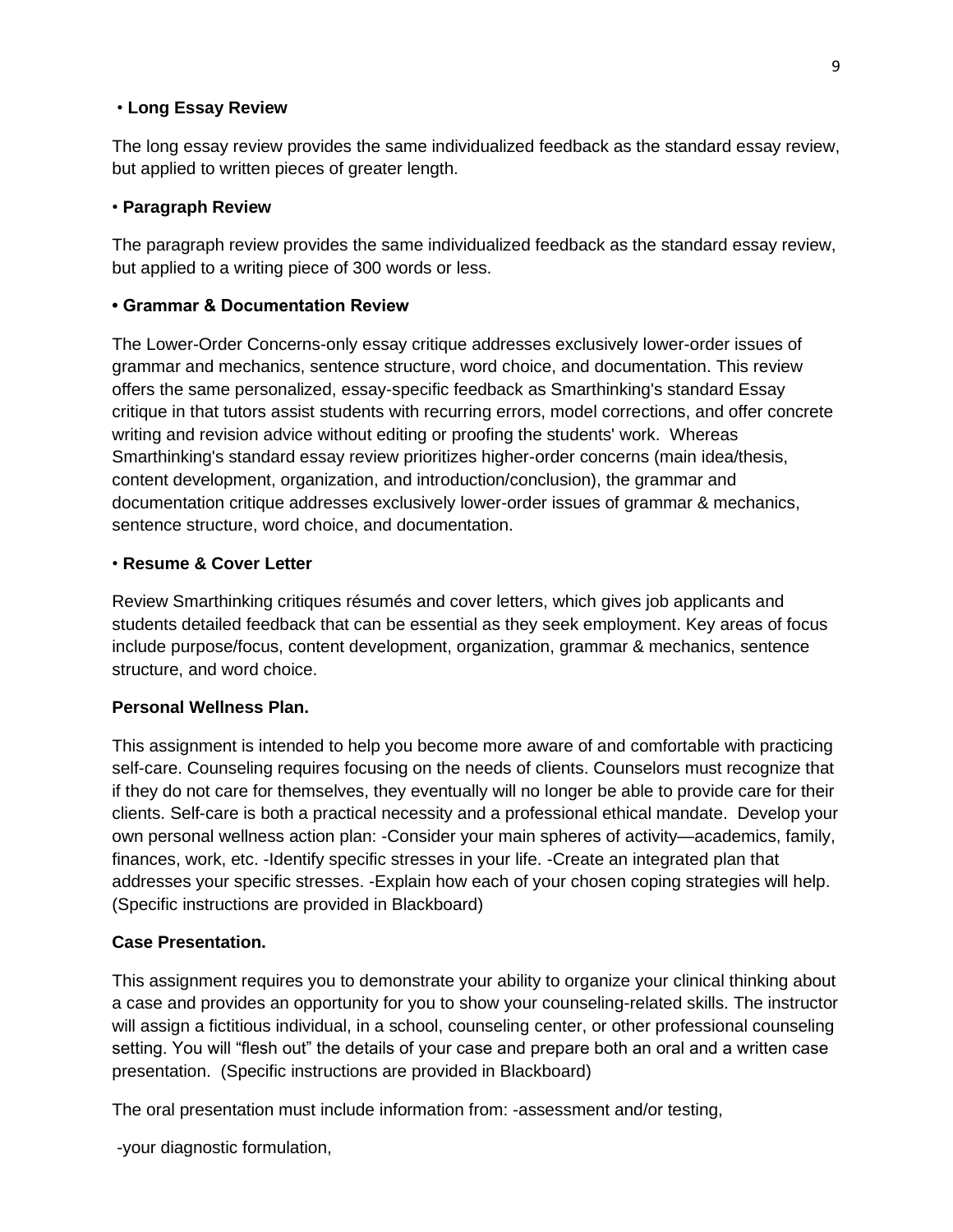-your initial treatment plan, and

-portions of an interview.

The interview may be enacted live, read to the class, or presented in an audio or video recording.

Your oral presentation must be at least 20 minutes. (You will be penalized for not meeting the time requirement or exceeding the time limit by 5 minutes, and may be cut off, so please develop and practice your presentation to fit within the time limit.)

(Specific instructions are provided in Blackboard)

NO phones, lab tops or tablets other than what you are suing for ZOOM class are allowed while other students are presenting.

### **SCHEDULE/DUE DATES:**

Please complete the reading assignments and study the material PRIOR to each class. Come prepared to discuss the material in class. No late work will be accepted.

| <b>August 24</b> | <b>Classes Starts</b>                      |
|------------------|--------------------------------------------|
| August 26        | Sign the online Policy in Discussion Board |
| August 26        | Introduce yourself in Discussion Board     |
| August 26        | Read the syllabus                          |

**SESSION 1 - Class will meet in Zoom from 9 am to 5 pm (CST)** 

#### **Saturday, September 19**

Young: Chapters 1, 2, and 3

Cormier: Chapters 1, 2, and 3

Be prepared to answer the following questions:

What is your greatest fear in terms of using counseling skills? How will you overcome this fear?

What are your goals for this class?

Also be prepared to Discuss the chapters that are assigned

#### **Sunday, September 19**

**Exam 1**: Young: Chapters 1, 2, and 3 Due

**Exams 1-3**: Cormier: Chapters 1, 2, and 3 Due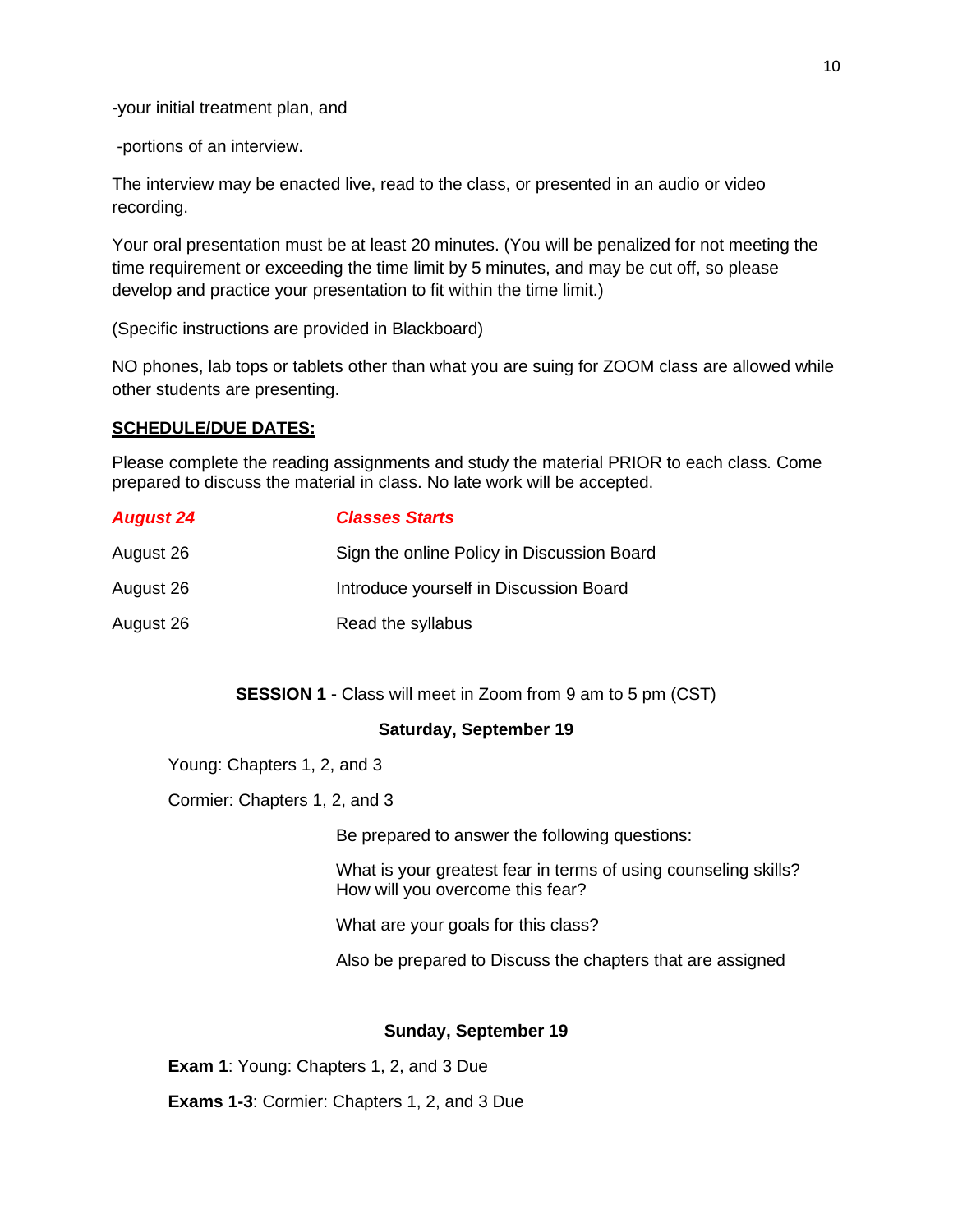**SESSION 2** - Class will meet in Zoom from 9 am to 5 pm (CST)

#### **Saturday, October 10**

Young: Chapters 4, 5, and 6

Cormier: Chapters 4, 5, and 6

#### **Sunday, October 11**

**Exam 2**: Young Chapters 4 ,5, and 6 Due

**Exams 4-6**: Cormier: Chapters 4, 5, and 6 Due

**SESSION 3 -** Class will meet in Zoom from 9 am to 5 pm (CST)

#### **Saturday, October 31**

Young: Chapters 7, 8, and 9

Cormier: Chapters 7 and 8

#### **Sunday, November 1**

Personal Wellness Plan by 12:00 (CST), Midnight (Submit through Blackboard)

**Exam 3**: Young Chapters 7, 8, and 9 Due

**Exams 7 and 8**: Cormier: Chapter 7 and 8

**SESSION 4 -** Class will meet in Zoom from 9 am to 5 pm (CST)

#### **Saturday, November 21**

Young: Chapters 10, 11, and 12

Cormier: Chapters 9 and 10

Oral Case Presentations (in zoom)

#### **Sunday, November 22**

Written Case Presentation by 12:00 (CST), Midnight (submit through Blackboard)

**Exam 4**: Young Chapters 10, 11, and 12 Due

**Exams 9 and 10**: Cormier Chapters 9 and 10 Due

#### **WRITING RUBRIC FOR ALL WRITTEN ASSIGNMENTS AND DISCUSSIONS:**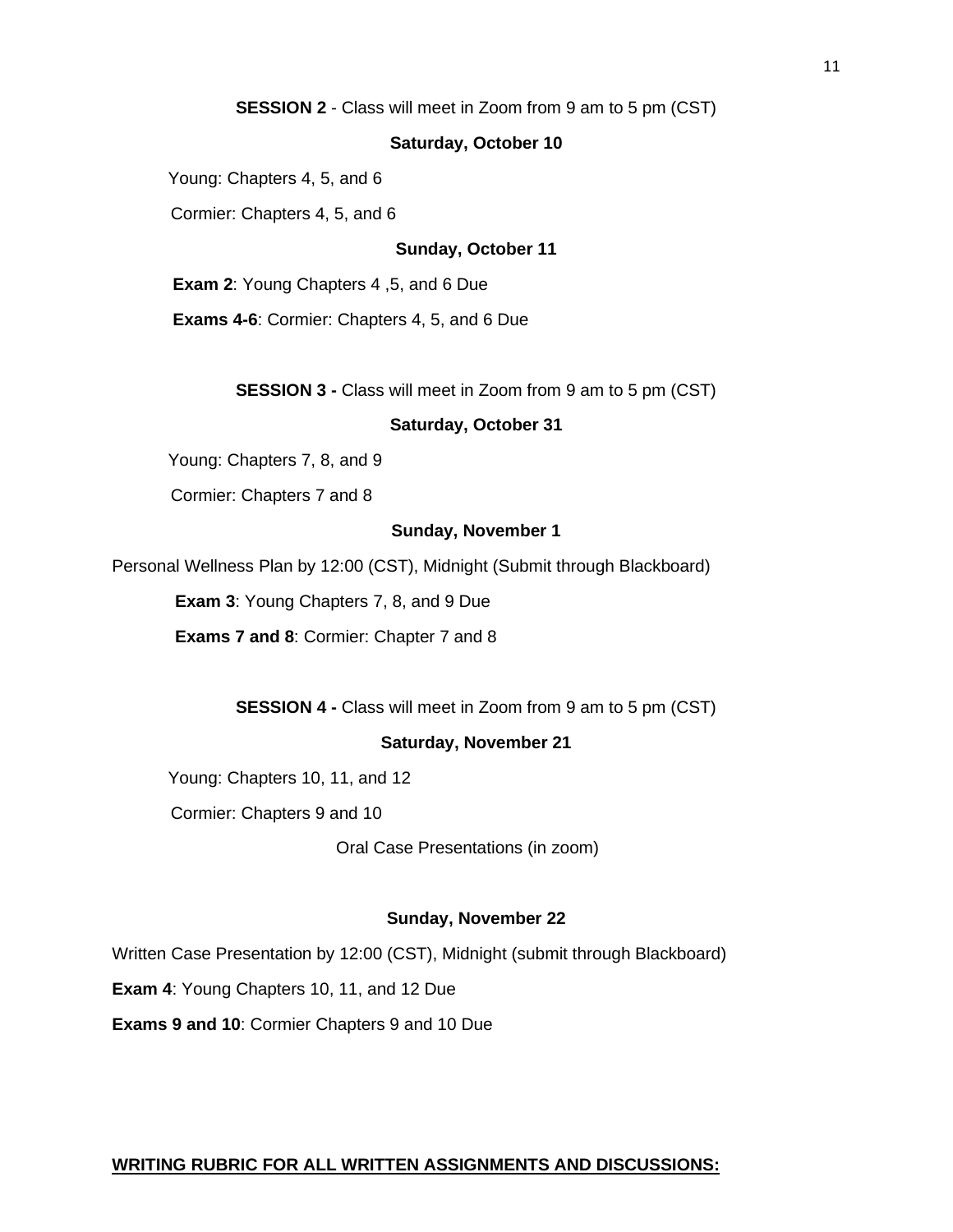| Sub-skill                                       | <b>Beginning</b>                                                                                                                                                    | <b>Basic</b>                                                                                                                                                                             | <b>Proficient</b>                                                                                                                                                                        | <b>Advanced</b>                                                                                                                                                                                                | <b>Exceptional</b>                                                                                                                                                                                               | <b>Score</b> |
|-------------------------------------------------|---------------------------------------------------------------------------------------------------------------------------------------------------------------------|------------------------------------------------------------------------------------------------------------------------------------------------------------------------------------------|------------------------------------------------------------------------------------------------------------------------------------------------------------------------------------------|----------------------------------------------------------------------------------------------------------------------------------------------------------------------------------------------------------------|------------------------------------------------------------------------------------------------------------------------------------------------------------------------------------------------------------------|--------------|
|                                                 |                                                                                                                                                                     | $\mathbf 2$                                                                                                                                                                              | 3                                                                                                                                                                                        | 4                                                                                                                                                                                                              | 5                                                                                                                                                                                                                |              |
| Integration<br>οf<br>Knowledge                  | The paper<br>did not<br>incorporate<br>knowledge<br>from the<br>literature or<br>class in<br>relevant and<br>meaningful<br>ways                                     | The paper<br>somewhat<br>incorporated<br>knowledge<br>from the<br>literature in<br>relevant and<br>meaningful<br>ways                                                                    | The paper<br>incorporated<br>knowledge<br>from the<br>literature in<br>relevant and<br>meaningful<br>ways                                                                                | The paper<br>effectively<br>incorporated<br>knowledge<br>from the<br>literature in<br>relevant and<br>meaningful<br>ways                                                                                       | The paper<br>very<br>effectively<br>incorporated<br>knowledge<br>from the<br>literature in<br>relevant and<br>meaningful<br>ways                                                                                 |              |
| Organizatio<br>n and<br><b>Presentatio</b><br>n | The paper<br>lacked topic<br>sentences,<br>transitions<br>from one<br>topic to<br>another,<br>relevant<br>connections<br>among<br>topics, and<br>a seamless<br>flow | The paper<br>occasionally<br>included<br>topic<br>sentences,<br>transitions<br>from one<br>topic to<br>another,<br>relevant<br>connections<br>among<br>topics, and a<br>seamless<br>flow | The paper<br>consistently<br>included<br>topic<br>sentences,<br>transitions<br>from one<br>topic to<br>another,<br>relevant<br>connections<br>among<br>topics, and<br>a seamless<br>flow | The paper<br>consistently<br>and<br>effectively<br>employed<br>topic<br>sentences,<br>transitions<br>from one<br>topic to<br>another,<br>relevant<br>connections<br>among<br>topics, and a<br>seamless<br>flow | The paper<br>uniformly<br>and very<br>effectively<br>employed<br>topic<br>sentences,<br>transitions<br>from one<br>topic to<br>another,<br>relevant<br>connections<br>among<br>topics, and a<br>seamless<br>flow |              |
| <b>Focus</b>                                    | The paper's<br>topic lacked<br>focus and a<br>clear<br>direction                                                                                                    | The paper's<br>topic had<br>occasional<br>focus,<br>direction,<br>and purpose                                                                                                            | The paper's<br>topic had<br>focus and<br>clarity of<br>direction<br>and purpose                                                                                                          | The paper's<br>topic had<br>effective<br>focus and<br>clarity of<br>direction and<br>purpose                                                                                                                   | The paper's<br>topic had<br>very effective<br>focus and<br>clarity of<br>direction and<br>purpose                                                                                                                |              |
| Level of<br>Coverage                            | The paper<br>lacked<br>depth,<br>elaboration,<br>and relevant<br>material                                                                                           | The paper<br>occasionally<br>included<br>depth,<br>elaboration,<br>and relevant<br>material                                                                                              | The paper<br>included<br>depth,<br>elaboration,<br>and relevant<br>material                                                                                                              | The paper<br>effectively<br>included<br>depth,<br>elaboration,<br>and relevant<br>material                                                                                                                     | The paper<br>very<br>effectively<br>included<br>depth,<br>elaboration,<br>and relevant<br>material                                                                                                               |              |
| Grammar/<br><b>Spelling</b>                     | The paper<br>contained<br>numerous<br>errors of<br>grammar<br>and spelling                                                                                          | The paper<br>contained<br>some errors<br>of grammar<br>and spelling                                                                                                                      | The paper<br>contained<br>very few<br>errors of<br>grammar<br>and spelling                                                                                                               | The paper<br>contained<br>only one or<br>two errors of<br>grammar<br>and spelling                                                                                                                              | The paper<br>contained no<br>errors of<br>grammar<br>and spelling                                                                                                                                                |              |